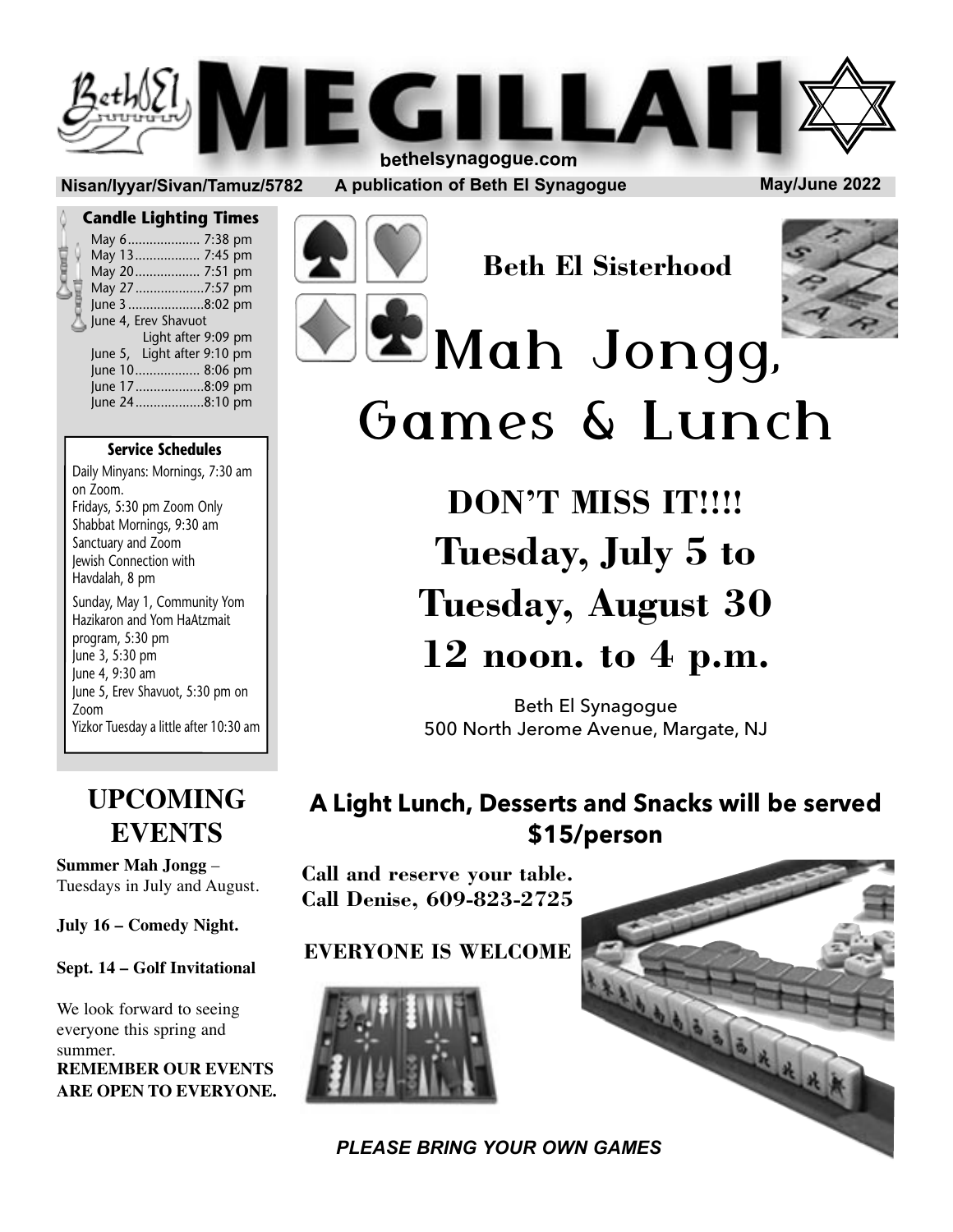#### **<sup>2</sup> Beth El**

# From Rabbi Krauss

When on March 2020 the world was faced with the covid 19 pandemic it came as a shock. Lifelong habits were changed amid

uncertainties regarding the length and intensity of the plague. Now that more than a year has passed, the pandemic has changed our living style for a long time. Zoom has become a familiar word together with similar long distance devices. We at Beth El wondered last year about how our High Holiday Services would be affected. We found out and thank God, survived. Others have been hurt. Some real estate firms find that many office buildings are less than full. Doctor visits, hospitals have undergone change. This has been a lesson in human experience. How tenuous, how fragile our very lives are.

In the past wars and other humanly created events changed things, but recovery was assured. Vaccines have the potential of considerable improvement, but we don't know how long they will be effective.

Also, there are many who refuse to be vaccinated. Safety for children is not yet proven. God given wisdom will eventually allow us to return to some kind of normal. In the meantime, virtual meetings and even religious services will continue into the future.

HAPPY SHAVUOT TO ALL

### **SEFAH-OMER**

This period become associated with mourning. Twenty-four thousand disciples of Rabbi Akiba died during this time of year during the second century C.E. As Jewish history continued, subsequent persecutions added to the sadness of what is called the *Sefrach* (counting) the 33rd day if *Sefrrah* makes an interruption in the mourning. Weddings are conducted haircuts are permitted.

Shavuot, the giving of the Torah also has an agricultural side. The first fruits of the season. In modern times non-orthodox congregations observed confirmation. This was originally designed to replace Bat Mitzvah because age 13 was a bit too soon – fifteen or sixteen was preferable.

But, as we can see this did not last.

### **HAZZAN NOTES**

We all feel a degree of pain because of the terrible war in Ukraine. Our hearts go out to the victims. Thanks to a number of our congregants who suggested a couple of very lovely and spiritual customs



that we've integrated into our services. We now light a 3rd candle on Erev Shabbat to show solidarity with Ukrainians in their struggle. We can choose if we like to stand for Mourners Kaddish to show our concern for the victims. Keep Ukraine in our hearts as we move into the late spring with some upcoming observances.

I think it's wonderful that the community is able to have certain programs back in person. On Sunday, May 1 at 5:30 p.m. the community will gather at the JCC to observe Yom HaZikaron – Memorial for Israeli soldiers and victims of terror, as well as Yom HaAtzmaut – Israel Independence Day. In addition to regular readings, prayers etc., there will be a featured speaker from the Israeli Consulate to give us current updates. There will be a complimentary supper as well as special entertainment. Please support our community and show up for this wonderful event.

Shavuot this year is on June 6 and 7 which will include Yizkor on the second day.

We read the 10 Commandments again as we observe the giving of the Torah at Mount Sinai. Shavuot concludes the counting of the Omer – the period between Pesach and Shavuot which represents going from Freedom to the Giving of the Law. Freedom isn't free unless it contains basic structure on how to live. We need to recognize Shavuot as an important milestone in our history as well as it being an important holiday along with Pesach and Sukkot – the other two pilgrimage holidays. We need to not let Shavuot be the "forgotten holiday," rather we can rejoice in its importance while we hope to continue to emerge from the pandemic.

Hoping the beginning of our summer season is a happy and virus free time.

Cantor Ralph Goren

### Visit our website: bethelmargate.com



**Beth El Gift Shop**

*Get all your Judaica needs, hostess gifts and all other gifts at our Beth El Gift Shop.* Gift shop hours are the same as the office hours. Monday through Thursday, 9 a.m. til 4:30 p.m. and Friday, 9 a.m. to noon.

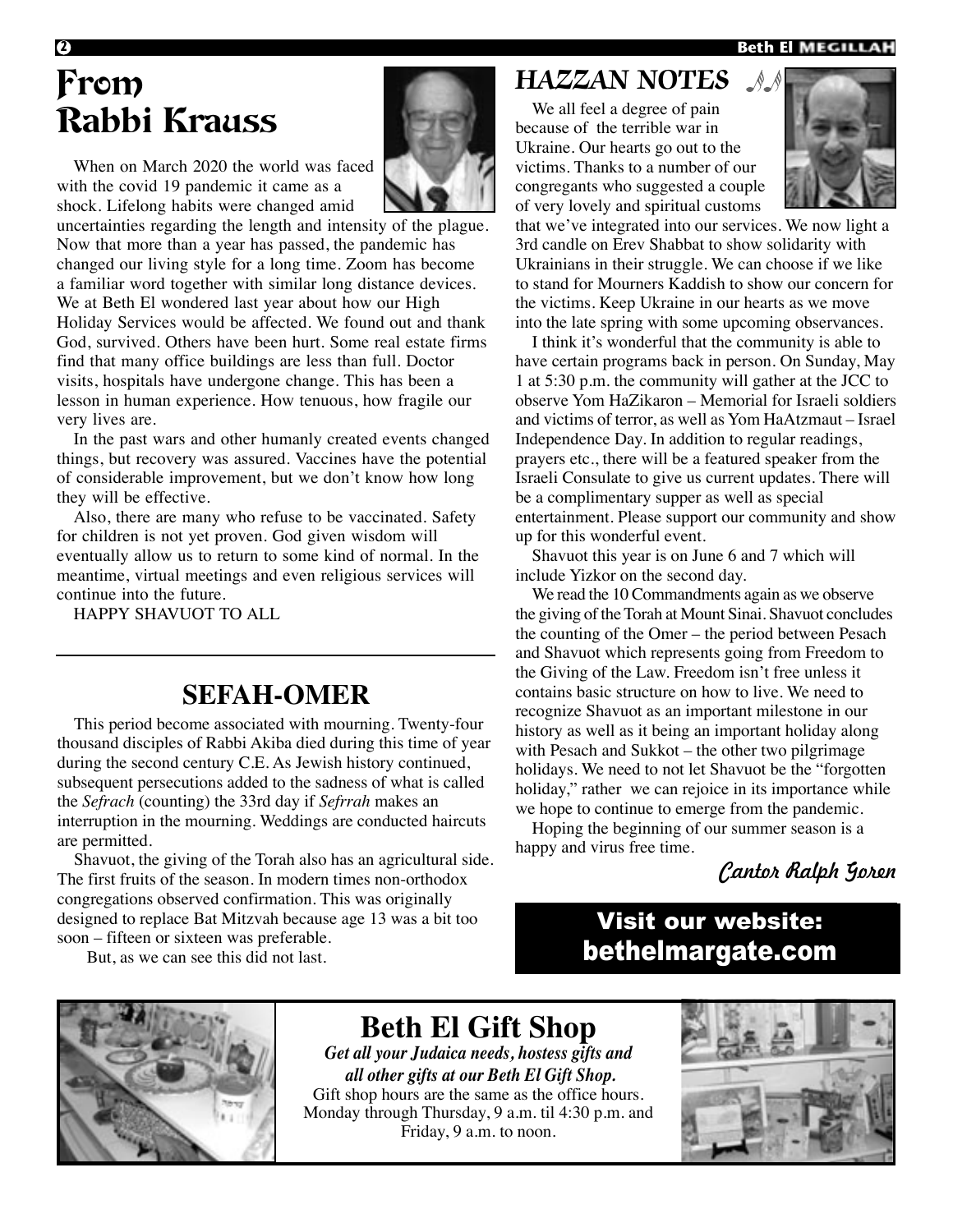#### **May 1 - May 5**

Gertrude Hamson Robert Videll Irvin Brodsky Esther Danenberg Esther Evans Esther Fox Mae Stern Samuel Abidor Bernard Michael Asch Enoch Kleidermacher Fannie Lieberman **Week of May 7**

Doris Grossman Eelyn Levine Mary Masch Gold Samuel Krohn Morris Zoltak Albert Evans Esther Fred Coleman Goldstein Rose Jacoby Ben Klass Ruth Freed Joseph Lieberman Minnie Mann Florence Rosen Joseph Salzman

#### **Week of May 14**

Jacob M. Cohen Louis Levy Mildred Shechter (Laufer) Bernard Keiner Howard Bank Si Kaliner Frieda Markowitz Elaine Potash Freda Susman Jack Edgar GrossZetooney Harry Kleiner Helen Kay Harry Kleiner Esther Samlin Nettie Schwartz Nathan Buckner Abe Tepper

#### **Week of May 21**

Harold Mastel Alice Perl Barney Josephs Freda Polner Perl Leo Pfeifer Morris Freed Joseph Avidon Essox Popok Aziz Tehrani

#### **Week of May 28**

Jennie Carton Elka Kinger Regina Lebovic Wolf Lebovic Mary Podolsky Ira Schwartz Dr. William Silverman Betty Hoffman **Week of June 2**

### Edith Klinghoffer

Dalia Lehavy

#### **Week of June 4**

Adeline Blum Pauline Hockfield Faye Ross Jacks Reba Leavy Carl Adler Isadore Klass Arline Rosenberg H. Leonard Fruchter Judge Marvin Rimm Morris Seidman Emil Braverman Irving Latt Jeanette Sheps Shirley Ann Weaver Tamar Baker Nathan Lipshutz Barry Bolgia Calvin Supowitz

### **Week of June 11**

Abraham Kohn Sylvia Lipshutz James Marco Herman Samlin Eve Wexler Goldie G. Levy Joseph Susman Andrea Altman, Rosenthal Frank Caruso Shirley Marks David I. Greenberg Ethel Kravitz **Week of June 18** Wallace DeShields

Hyman Klinghoffer Howard Lonsk Benjamin Guralnik Sidney Katz Harry Goodelman Ronnie Goodelman Dr. Jack Hyman Sandy Brody Louis Friss Solomon Taub

### Yahrtzeit List

#### **Week of June 26**

- Charlotte Latt Julius Mayer Albert Shapiro Lynda Kleidermacher Iris Joy Salins-Whitlock Harry Kessler
- Dr. Morris Spector William Cassidy Israel Leovic Jacob Lifshin Barbara Alper Charles Gardner

### **New Jews of Choice**

In a very moving ceremony recently, four people went through the entire conversion process. We welcome them into the Jewish faith and into our Beth El family. Cantor Goren and Tammy Spanier were members of the ritual court-*Bet Din*, along with Cantor Mark Kushner. Rabbi



Krauss called in to greet them.  $(L-R)$ Cantor Ralph Goren, Dr. Catie LaRue, jessica Ludwig, Josh Hillmann, Melanie LeMasters and Tammy Spanier.

## *Synagogue News*



*Condolences to* Professor Leo Lieberman and family on the death of his beloved wife and a member of Beth El Synagogue for many years, Ann Lieberman. May her memory be of a blessing.

*Mazel tov to* Erica & Richard Schwartz on the birth of their daughter, Chloe Bryn.

*Mazel tov to* Jules & Marcy Weinberg on the birth of their granddaughter, Chloe Bryn.

THE HIGHEST FORM OF WISDOM IS KINDNESS"- THE TALMUD



J.S. GOLDSTEIN FUNERAL HOME AND MONUMENTS, INC.

JASON S. GOLDSTEIN, CFSP, MGR. NJ LIC. NO. 4633

**AVAILABLE 24 HOURS - HOME ARRANGEMENTS AVAILABLE** 100% LOCALLY OWNED AND OPERATED

6050 MAIN STREET, MAYS LANDING, NEW JERSEY 08330 MONTGOMERY AND BUCKS COUNTY, PA CHAPELS AVAILABLE

609-927-2424 WWW.JSGFUNERALS.COM

"NOT AFFILIATED WITH ANY OTHER GOLDSTEIN FUNERAL HOME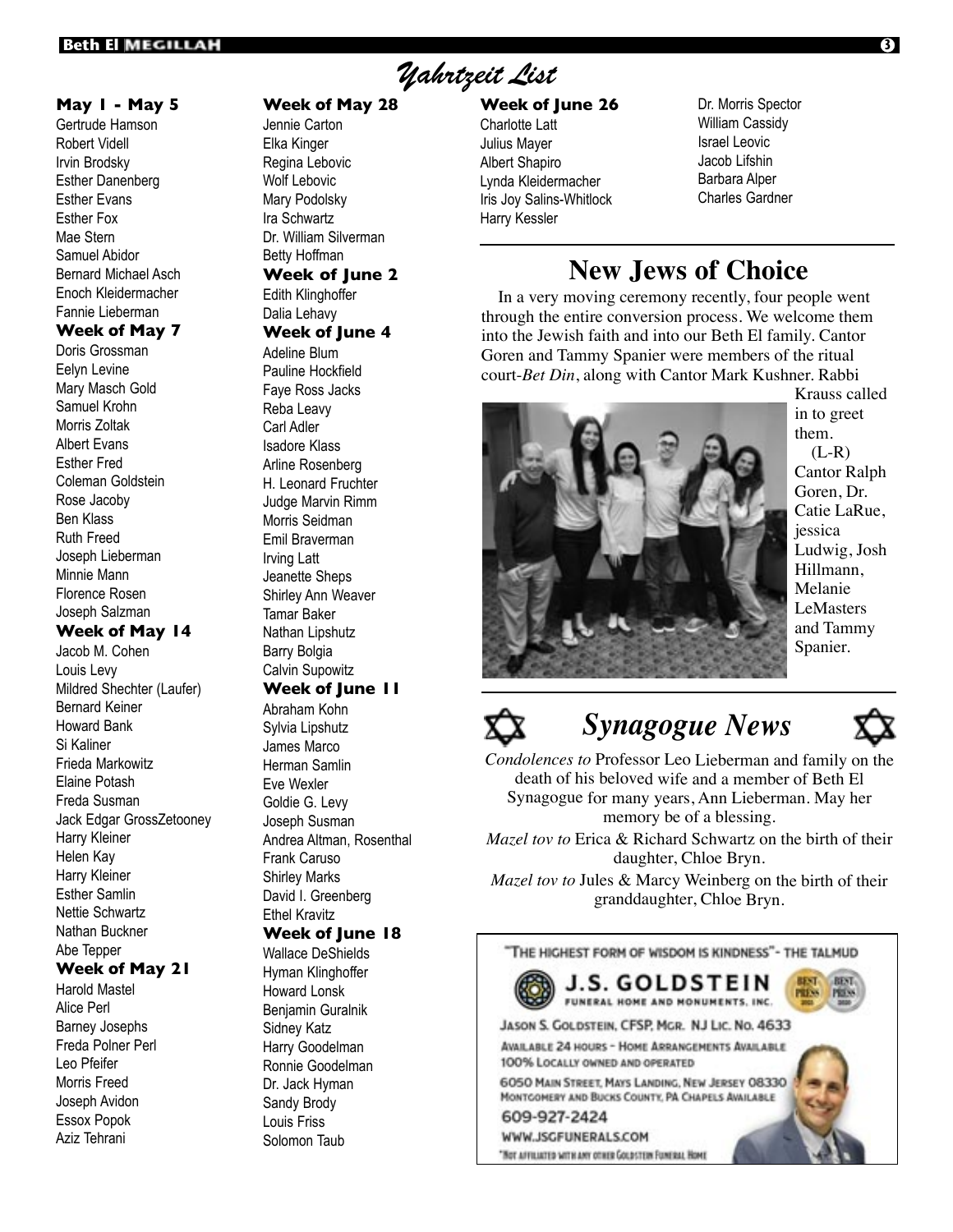#### **<sup>4</sup> Beth El**

#### Donations

**Generous Donations**

Arlene & Sam Maisus – *In honor of* Judy & Don Cassidy's Wedding Rachel & Abram Kaplan – *Good Health to J*oyce Bank Rachel & Abram Kaplan – *In memory of* Margot Haas Marcy & Jules Weinberg – *In honor of* Judy & Don Cassidy's Wedding Laurene Stopper & Ron Cruz – *Mazel Tov* Don & Judy Cassidy on your Jewish **Wedding** Sandi & Karl Shechtman – *In memory of* Barbara Fruchter Noel & June Koch – *For mishaberachs* for our grandson Joshua Elijah on his recovery from Covid Sandi & Karl Shechtman – *In memory of* Shirley Barsky Anita Robinson – *Good Health to* Joyce Bank Bonnie & Morris Shapiro – *Congratulations C*antor Goren on your PHD Bonnie & Morris Shapiro – *Good Health to* Joyce Bank Cheryl & Richarfd Lees – *Mazel Tov to* Cantor Goren on his PHD Susan & Sam Krantz – *In memory of* Geraldine Johnson Susan & Sam Krantz – I*In memory of* Bernie Zapp Susan & Sam Krantz – *In honor of* Don & Judy Cassidy's Wedding Sandi & Karl Shechtman – *Get Well to* Fran Davis Sandi & Karl Shechtman – *In memory of* Leona Kaiserman Evelyn Heward – *Thank you to* all who remembered me at Purim Iris Fried – *In honor of* her Wedding to Frank Sandi & Karl Shechtman – *In memory of* Ann Lieberman Myra Greenberg – *In memory of* Ann Lieberman Sandi & Karl Shechtman – *In memory of* Bruce Hyman

#### **Yahrzeit Donations**

| Brenda Fishman - Yahrzeit of my beloved sister Betty Klein               |  |
|--------------------------------------------------------------------------|--|
| Brenda Fishman - Yahrzeit of my beloved daughter Sima Fishman            |  |
| Brenda Fishman - Yahrzeit of Abe Tepper my beloved father                |  |
| Branda Fishman – Yahrzeit of Ada Tepper my beloved mother                |  |
| Brenda Fishman - Yahrzeit of Shirley Tepper my beloved Sister            |  |
| Anita Weiss – In memory of beloved father Harry Richman                  |  |
| Anita Weiss - In memory of Reba Weiss                                    |  |
| Susan Klein - In memory of Esther Cohen                                  |  |
| Larry Shapiro – In memory of Mildred & Albert Shapiro & Ethel Kaushansky |  |
| Leona Kaplan - In memory of my Sister Leatrice Sanders                   |  |
| Denise Borisch - In memory of my Beloved Sister Joan Abramson            |  |
| Susan & Art Lampert - In memory of Jeryl Blum Keys                       |  |
| Shirley Kotzker - In memory of Rose Kotzker                              |  |
| Shirley Kotzker - In memory of Steven Kotzker                            |  |
| Shirley Kotzker – In memory of Norman Feinberg                           |  |

#### **Tributes**

- Denise Borisch *In memory of* Barbara Fruchter
- Denise Borisch *In memory of* Margot Haas
- Judy & Gerry Spanier *In memory of* Barbara Fruchter
- Judy & Gerry Spanier *In memory of* Margot Haas
- Denise Borisch *In memory of S*hirley Barsky
- Marilyn & Bernie Falkow *In memory of* Margot Haas
- Marilyn & Bernie Falkow *In memory of* Barbara Fruchter
- Marilyn & Bernie Falkow *In memory of* Phyllis Brody
- Judy & Don Cassidy *Mazel Tov to* Rachel & Abram Kaplan on your Anniversary
- Judy & Don Cassidy *Mazel Tov to* Allen & Evie Kleiner on the birth of your granddaughter
- Judy & Gerry Spanier *Congratulations to* Marty & Davida Ross on their grandson's Engagement
- Judy & Gerry Spanier – *Congratulations to* Susan & Arthur Lampert on your 50th Wedding Anniversary
- Judy & Gerry Spanier *Congratulations to* Allen & Evie Kleiner on your grandaughter's baby naming
- Phyllis Wise *In memory of* Mitchell Rosnov
- Judy & Gerry Spanier *In memory of* Leona Kaiserman
- Judy & Gerry Spanier *Mazel Tov to* new parents Alex & Steve Sommers on birth of your daughter Maya Skye
- Judy & Gerry Spanier *Mazel Tov to* 1st time Grandparents Lisa & Paul Richards on the birth of Grandaughter Maya Skye
- Judy & Gerry Spanier – *Mazel Tov to* Samuel Levine on becoming a great-
- grandfather on the birth of Maya Skye
- Judy & Gerry Spanier – *Chag Sameach* Rabnbi & Mildred Krauss

Judy & Gerry Spanier – *Chag Sameach* Cantor Goren Judy & Gerry Spanier – *Chag Sameach* Cantor Darnov Denise Borisch – *In memory of* Ann Lieberman Judy & Gerry Spanier – *In memory of* Ann Lieberman Shirley Kotzker – *In memory of* Ann Lieberman Shirley Kotzker – *In memory of* Herb Cohen Florence Silverman – *In memory of* Ann Lieberman Todd Cohen – *In memory of* Carol Rickel Denise Borisch – *In memory of* Bruce Hyman Judy & Gerry Spanier – *In memory of* Bruce Hyman Denise Borisch – *Good health to* Judy Fern Anita Weiss – *In memory of* Leona Kaiserman Anita Weiss – *in memory of* Ann Lieberman

| refe      |
|-----------|
| Birthdays |

#### 5/4 .....................Sandi Edelman Myra Greenberg Aileen Kline 5/8 ...................Marilyn Kessler 5/14......................Mary Becker 5/15 .......................Cheryl Lees 5/20 .................Shirley Kotzker 5/22 .................Gerard Spanier 5/27......................Mark Steiner 5/29..........................Celia Behr 5/30 ..................Shirley Frankel May June

| 6/1 David Leavy          |  |  |  |  |
|--------------------------|--|--|--|--|
|                          |  |  |  |  |
| 6/5Diana Gurwicz,        |  |  |  |  |
| Arthur Saft, Selma Stern |  |  |  |  |
| 6/7 Lori Segal,          |  |  |  |  |
| Max Steiger              |  |  |  |  |
| 6/9Janet B. Snyder       |  |  |  |  |
| 6/11 Irving Jacoby       |  |  |  |  |
| 6/14Hilde Lewkowitz      |  |  |  |  |
| 6/16Judith Robinson      |  |  |  |  |
| 6/18 Dr. Barry Kessler   |  |  |  |  |
| 6/19Rebecca Rosenberg    |  |  |  |  |
| 6/25Morton Schulman      |  |  |  |  |
|                          |  |  |  |  |



- 5/5..................Mr. & Mrs. Jack Wenik 6/16 .........Mr. & Mrs. Herman Zell 5/6...................Mr. & Mrs. Paul Stern 6/18......Mr. & Mrs. Jules Weinberg
	- 50th Anniversary 6/19.....Mr. & Mrs. Maurice Lesser 6/29....Mr. & Mrs. Sylvan Kesilman

# Gift Card Contributors

Denise Borisch, Sandi & Karl Shechtman, Shirley Kotzker, Joyce Bank, Leona Kaplan, Judy & Gerry Spanier *KUDOS FOR SUPPORTING OUR GIFT CARD PROGRAM Beth El makes a percentage of each card sold.*

## **Mah Jongg Lessons**

#### **Begins Thursday, June 2-Thursday, June 30** 5 lessons for \$25 from 1 to 2 p.m. If you have a set,

please bring it. To join the class, call 609-823-2725 and register with Denise.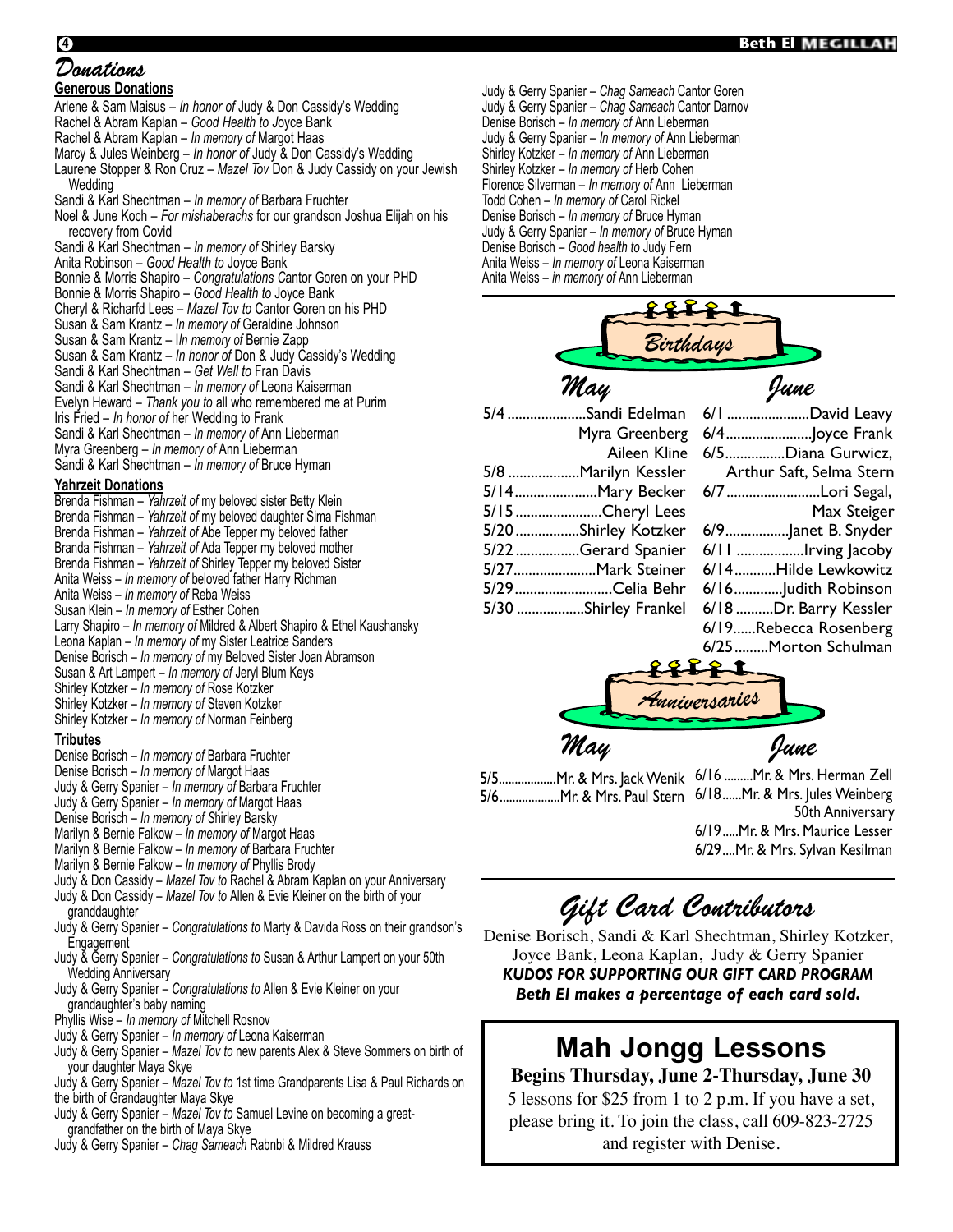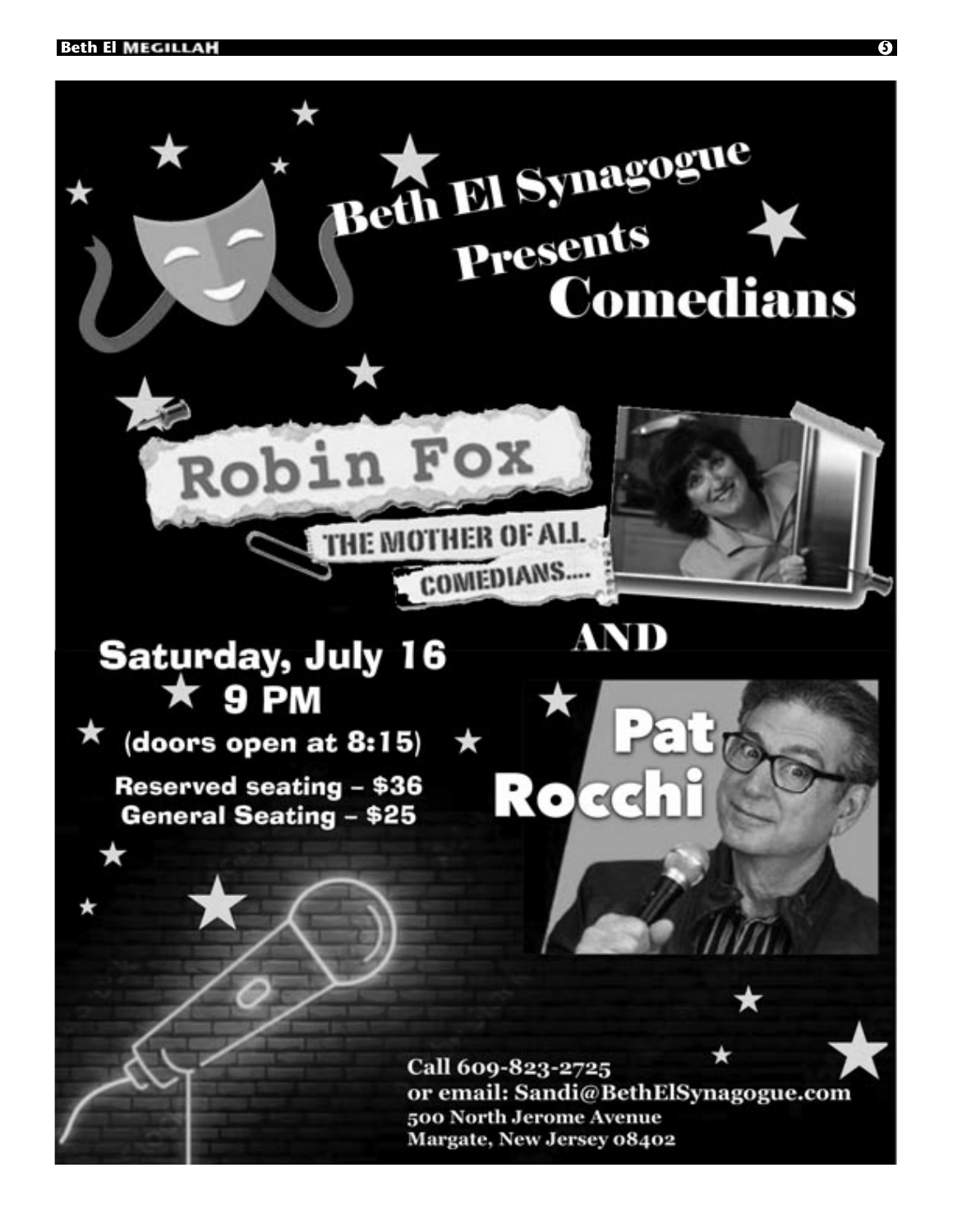**this list next month**



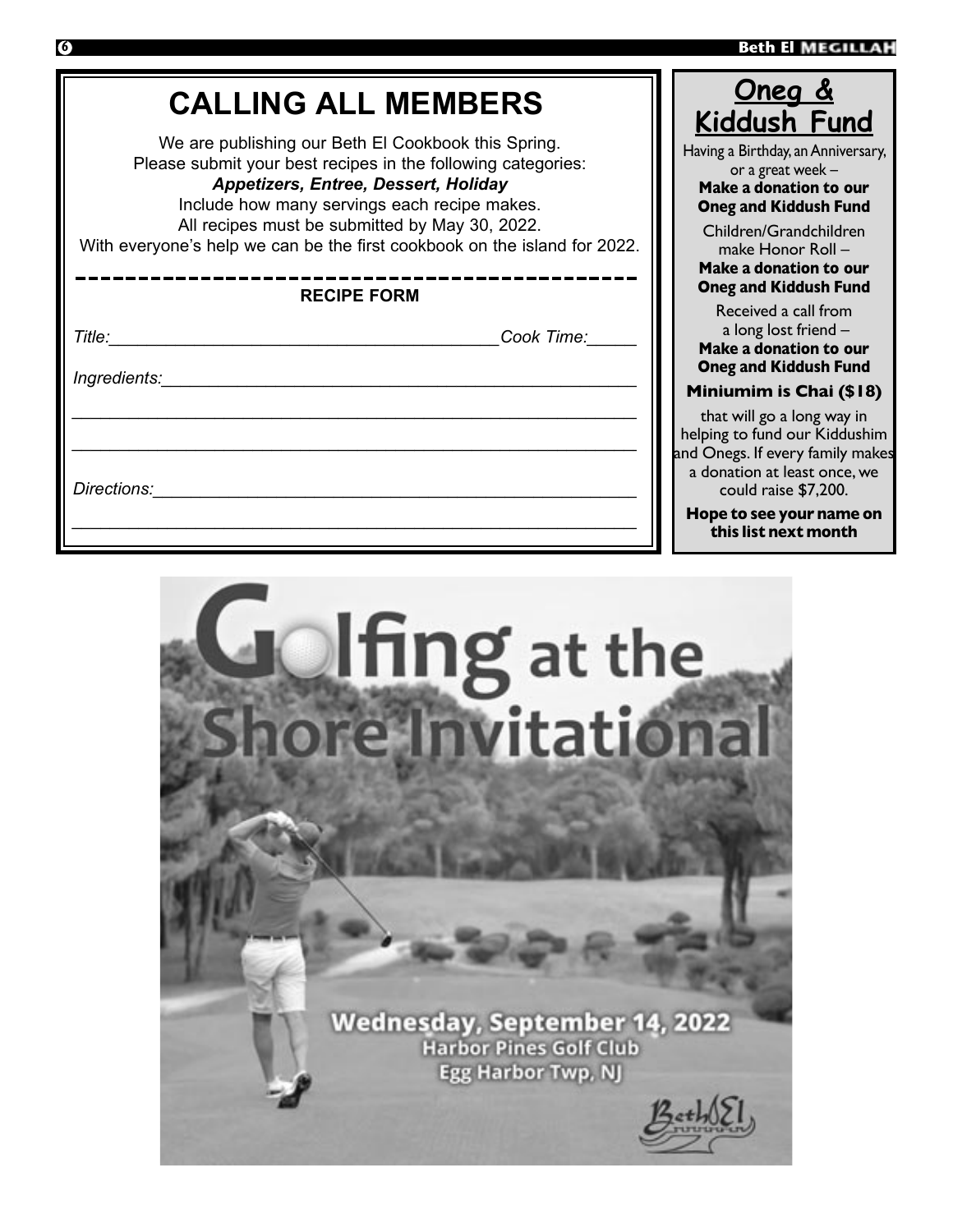#### **Beth El MEGILLAH**

### **"Seashore Gardens Living Center...** Iust like a **\*\*\*\*\*\*** Hotel"

- Rehabilitation
- Assisted Living
- 24-hour Nursing Care SEASHORE GARDENS LIVING CE
- Alzheimer's Care & Resource Center

22 W. Jimmie Leeds Rd. Galloway, NJ 08205 **(609) 404-4848**

www.seashoregardens.org Indoor Boardwalk • 4-Hole Putting Green • Private Dining Rooms • Beauty Salon

Simon & Sylvia Zisman



**Joe Hayoun GRI, ABR** The highest compliment my clients can give me is the referral of their friends, family and business associates. *"Thank you for your trust."*

#### *Broker-Associate* NJ Real Estate Instructor Lic. # 5000115 **Berkshire Hathaway Home Services Fox &Roach, Realtors** 9218 Ventnor Ave., Margate, NJ 08402

**Office 609-822-4200 • Cell 609-442-7191, Fax 609-822-9436 Joe.hayoun@foxroach.com**



**All Municipal Court and Traffic Matters Personal Injury Cases Over 35 Years Experience in Atlantic County**

JERRY H. STEINER, ESO.

1210 S. Main St., P.O. Box 817, Pleasantville, NJ 08232

STEINER LAW OFFICE, P.C.

Phone: 609-646-0067

Fax: 609-484-9242





### **JEWISH WAR VETERANS**

Garr Greenstein Friedenberg Post 39

Membership OPEN TO ALL **Call Gerry Spanier** 609 927-6289



www.alliedadjusterservices.com